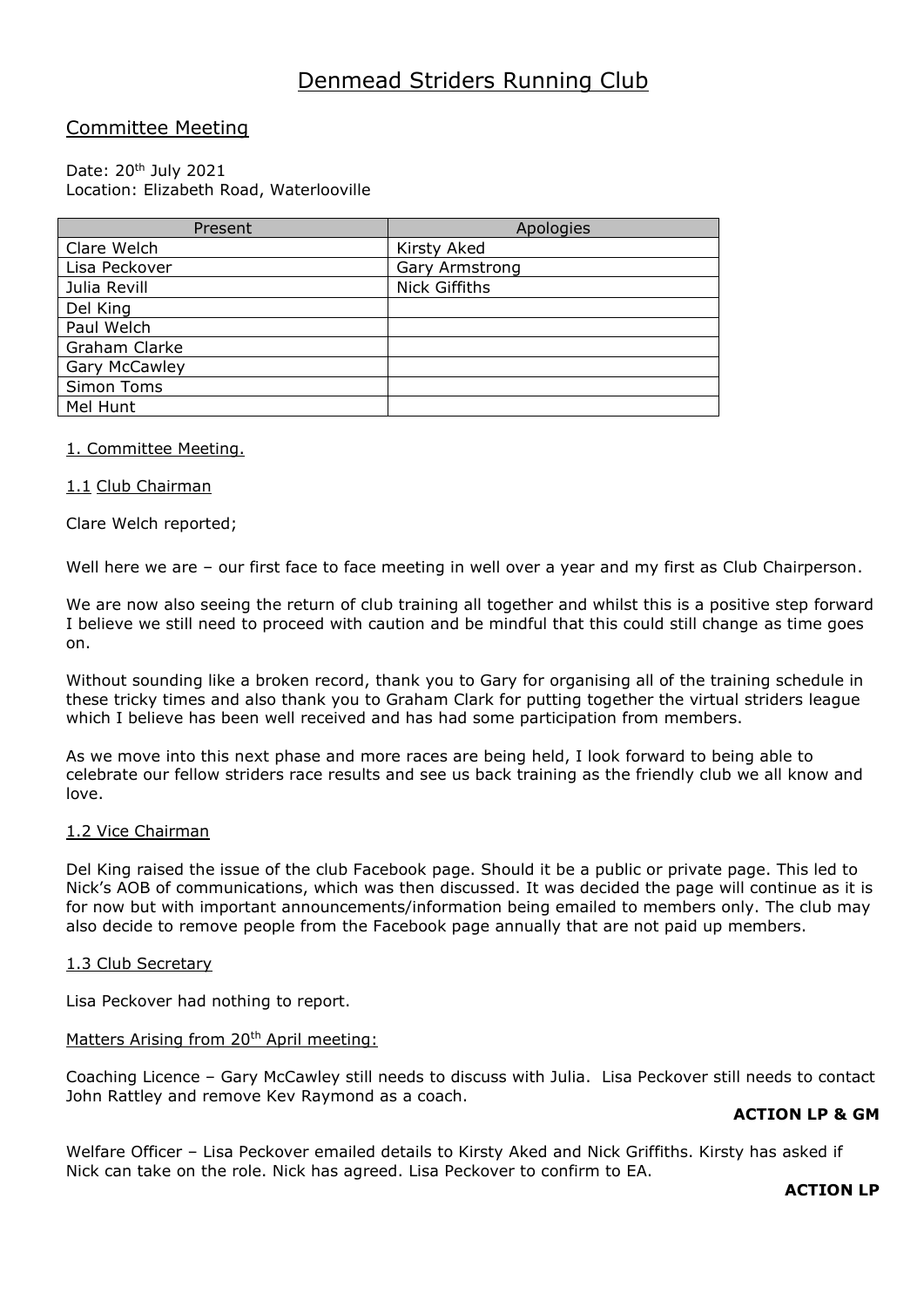Marketing/Communications Officer – Lisa Peckover to put Clare Welch down as a point of contact.

**ACTION LP**

Virtual Striders League – Graham arranged for this to start May.

Christmas Party – Clare Welch booked the RNA club for  $10<sup>th</sup>$  December.

1.4 Club Treasurer

Stuart Hoare report/statement attached.

# 1.5 Membership Secretary

Julia Revill reported;

Membership is relatively slow. Up to July 2021 there were 125 members. In 2020 there were 146 and in 2019 there were 184.

# 1.6 Club Captains:

Ladies: Kirsty Aked reported: There is not an awful lot to feedback other than that the HRRL league is looking set to resume on 5th September. Dates are provisional in some cases but Overton and Gosport are open for entries. It looks like there will be just 10 races as I don't believe Hayling could get a licence.

I will start putting motivational posts on Facebook and use the Wednesday announcements to start getting everyone interested in racing again!



# 2021-22 Race Diary - HRRL.org.uk

| 1  | Sunday 5 September 2021  | <b>Overton 5 mile</b>    |
|----|--------------------------|--------------------------|
| 2  | Sunday 19 September 2021 | Lordshill 10 k           |
| з  | Sunday 21 November 2021  | Gosport<br>half-marathon |
| 4  | Sunday 5 December 2021   | Victory 5 mile           |
| 5  | Sunday 16 January 2022   | Stubbington 10 k         |
| 6  | Sunday 6 February 2022   | Ryde 10 mile             |
| 7  | Sunday 3 April 2022      | Salisbury 10 mile        |
| 8  | Sunday 8 May 2022        | Alton 10 mile            |
| 9  | Sunday 15 May 2022       | Netley 10 k              |
| 10 | Sunday 19 June 2022      | Alresford 10 k           |

Men: Gary Armstrong had nothing to report.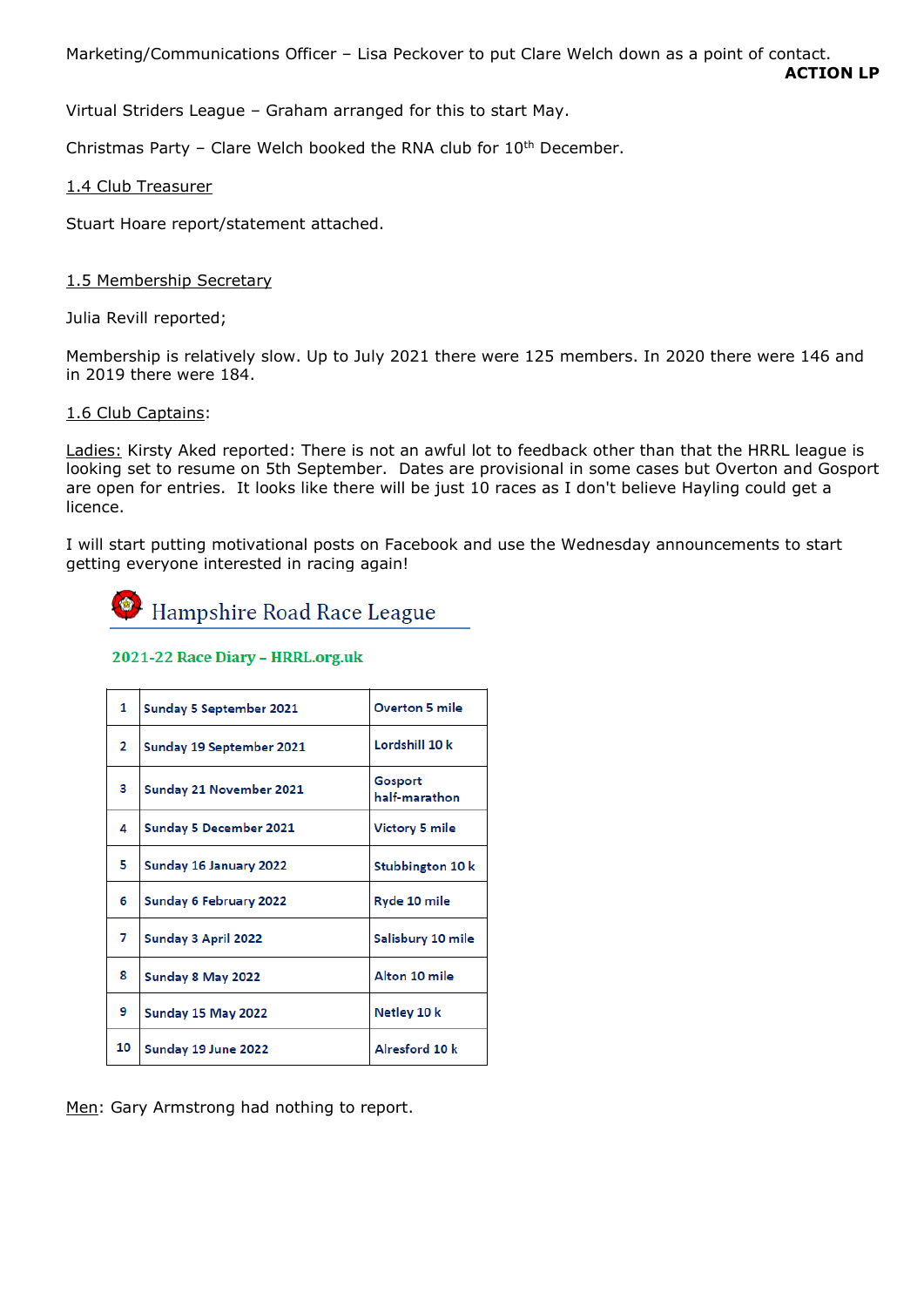# 1.7 X-Country Representative.

Paul Welch has not heard anything about the cross country league starting back up. He will email the committee to try and obtain an update.

# 1.8 Striders League.

Graham Clarke reported;

# **1 Virtual Striders' League**

At the last committee meeting on 20th April, a draft proposal was tabled for a "virtual" Striders' League competition consisting of 8 virtual races to be held at fortnightly intervals – 2 each of 5 k, 10 k, 10 m and half marathon. Since that meeting, eight different (challenging!) routes have been defined and published on the website and the competition was launched on 31st May, the first "race" being a 5 k, a truncated version of our familiar Summer Handicap.

To date, the first three events (5 k, 10 k and 10 m) have been completed and we are halfway through Route 4 fortnight (the first half marathon) It has been most encouraging that 19 Striders have entered into the spirit of the League so far although numbers have dwindled a little as both the distances and the summer temperatures have increased! Attendances so far have been:

| Event $1(5k)$           | 5 ladies, 12 men |
|-------------------------|------------------|
| Event $2(10 k)$         | 7 ladies, 11 men |
| Event $3(10 \text{ m})$ | 6 ladies, 6 men  |

From comments received, everyone has found the routes quite tough but has appreciated the motivation which the competition has provided which is great and the principal reason for its inception. So far, only one Strider has got lost (on Route 2  $\circledcirc$ ) but I am planning to improve the route descriptions to minimise the risk of "missed turnings" on the longer routes!

After three events the current leaders are as follows:

| LADIES          |                |                     |
|-----------------|----------------|---------------------|
| 1st             | Melanie Hunt   | $21.0$ pts          |
| 2nd             | Jenny Parks    | 18.8 pts            |
| 3rd             | Slavena Jensen | 17.8 pts            |
| 4th             | Amy Gaunt      | 16.7 pts            |
| <b>MEN</b>      |                |                     |
| 1st             | Paul Welch     | 18.4 pts            |
| 2 <sub>nd</sub> | Gary McCawley  | 17.7 <sub>pts</sub> |
| 3rd             | Graham Clarke  | 17.6 pts            |
| 4th             | Martin Shaw    | 17.5 pts            |

But early days yet with lots more miles, hills and routes to be negotiated! ©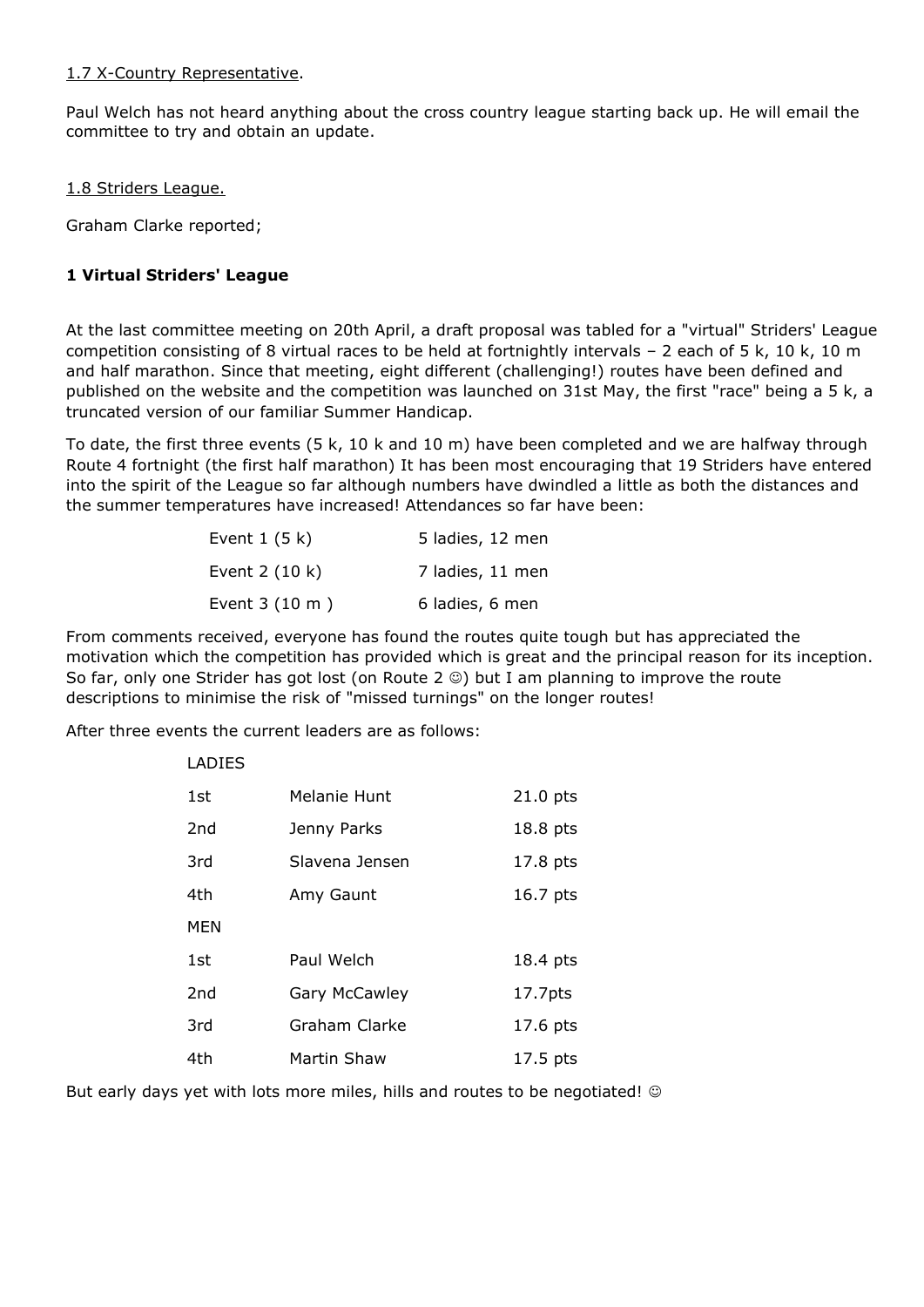# **2 Striders' League 2021- 2022**

While there remains some uncertainty, it looks as if at least 10 Hampshire Road Race League races will take place next season so there is potential to resume the traditional Striders' League in September the Overton 5 m is on 5th September. Graham will prepare the League rules and scoresheets for next year on the basis of the following 10 HRRL races:

| Overton 5 m      | 5th September 2021  |
|------------------|---------------------|
| Lordshill 10 k   | 19th September 2021 |
| Gosport Half     | 21st November 2021  |
| Victory 5 m      | 5th December 2021   |
| Stubbington 10 k | 16th January 2021   |
| Ryde 10 m        | 6th February 2022   |
| Salisbury 10 m   | 3rd April 2022      |
| Alton 10 m       | 8th May 2022        |
| Netley 10 k      | 15th May 2022       |
| Alresford 10 k   | 19th June 2022      |

The situation regarding the Southern Cross Country League races is currently unknown. Provided that dates of the races are known in good time, these races will also be included in the Striders' League.

## 1.9 Social.

Social Run/Get together  $-$  A provisional date has been decided of the  $3<sup>rd</sup>$  September for a social run with a few drinks/nibbles afterwards. We'll need to look into contacting the Scout Hut to ask for use of the field.

## **ACTION CW**

Quiz/Awards – A possible quiz/awards night for October was discussed.

## 2.0 Coaching.

Gary McCawley had nothing to report.

#### 3.0 Members Representatives.

Simon Toms had nothing major to report. From the members he has spoken to the training sessions have had a positive response and gone down well.

Mel Hunt had nothing to report.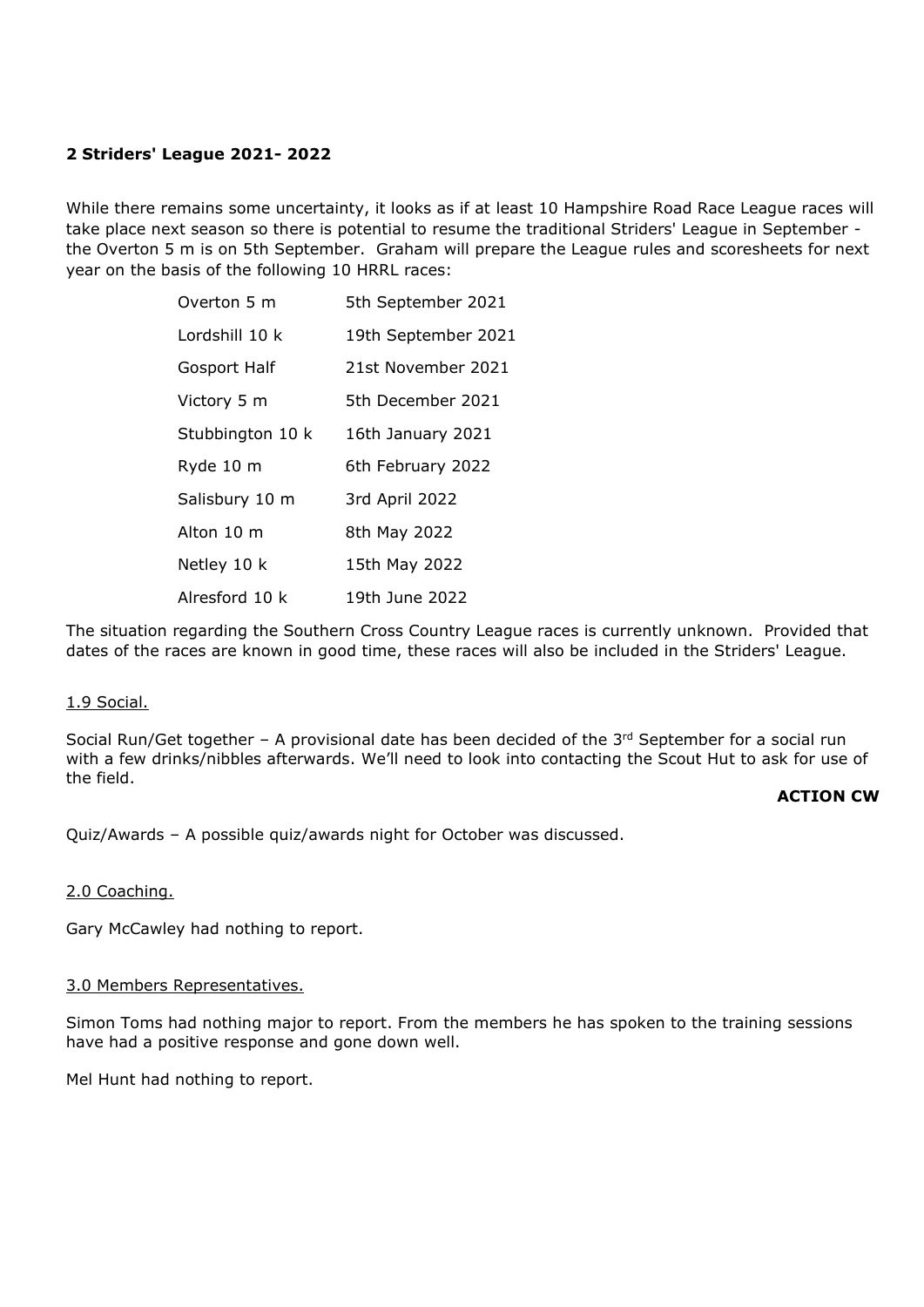# 4.0 Denmead 10k Committee.

# Nick Griffiths update:

Waiting on course measurement report (imminent), SJA are processing the First Aid booking (Gemma is on it), when that's confirmed, we'll process the RunBritain application and hopefully have tickets on sale soon ish. All waiting on that First Aid booking though. Other bits are either booked/ confirmed/ or in pipeline with someone else (eg, road closure application is in, but WCC yet to confirm, was nearer the event when I booked it last year that they confirmed). All in all and in summary, ticking along. COVID19 plan in place should the need arise, inc staggered starts, posting race numbers out before event.

# 5.0 A.O.B.

5.1 Communications – (Raised by Nick Griffiths) This is just a suggestion, but we do have quite a few members who either aren't on Facebook, or rarely use it. When we communicate, we put it on Fbk and update the website, but that's reliant on someone checking the website, which with the best of intentions, they may not end up doing as much as they'd like. My Tri club do the usual fbk thing, but also have a 'Google Group' email list. You auto subscribe your club members (good opportunity to only then send comms to playing members rather than the extras in the fbk group), then just send an email out to the list each time we have something to say, as well as duplicated on fbk. Just a thought anyway, could be an easier win for those not on social media to know more about what's going on.

This was discussed in detail and it was decided this was a good idea and we will look to implement. **ACTION LP & CW**

5.2 – Club Training and Unique Sporting Events – (Raised by Gary McCawley) Gary has suggested that club training is to remain the same days and times as usual and not be changed due to other sporting events. This was discussed and agreed by all the committee.

5.3 – Announcements – (Raised by Clare Welch) In the event that Clare does not attend a training night she wants to make sure someone will be able to read out the announcements. Del as Vice Chairman is happy to do this. If Del is not present either the coach for that night will read out the announcements.

5.4 – Race Results – (Raised by Lisa Peckover) Would like to resign from collating the race results. Bekki Leaves has shown an interest in taking this over. The committee were happy for Bekki to take over. Lisa and Clare will handover to Bekki in the next few weeks. It was also decided that members will need to advise Bekki of any non-typical races to save her having to search all races.

## **ACTION LP & CW**

## **Next Meeting**

19th October 2021